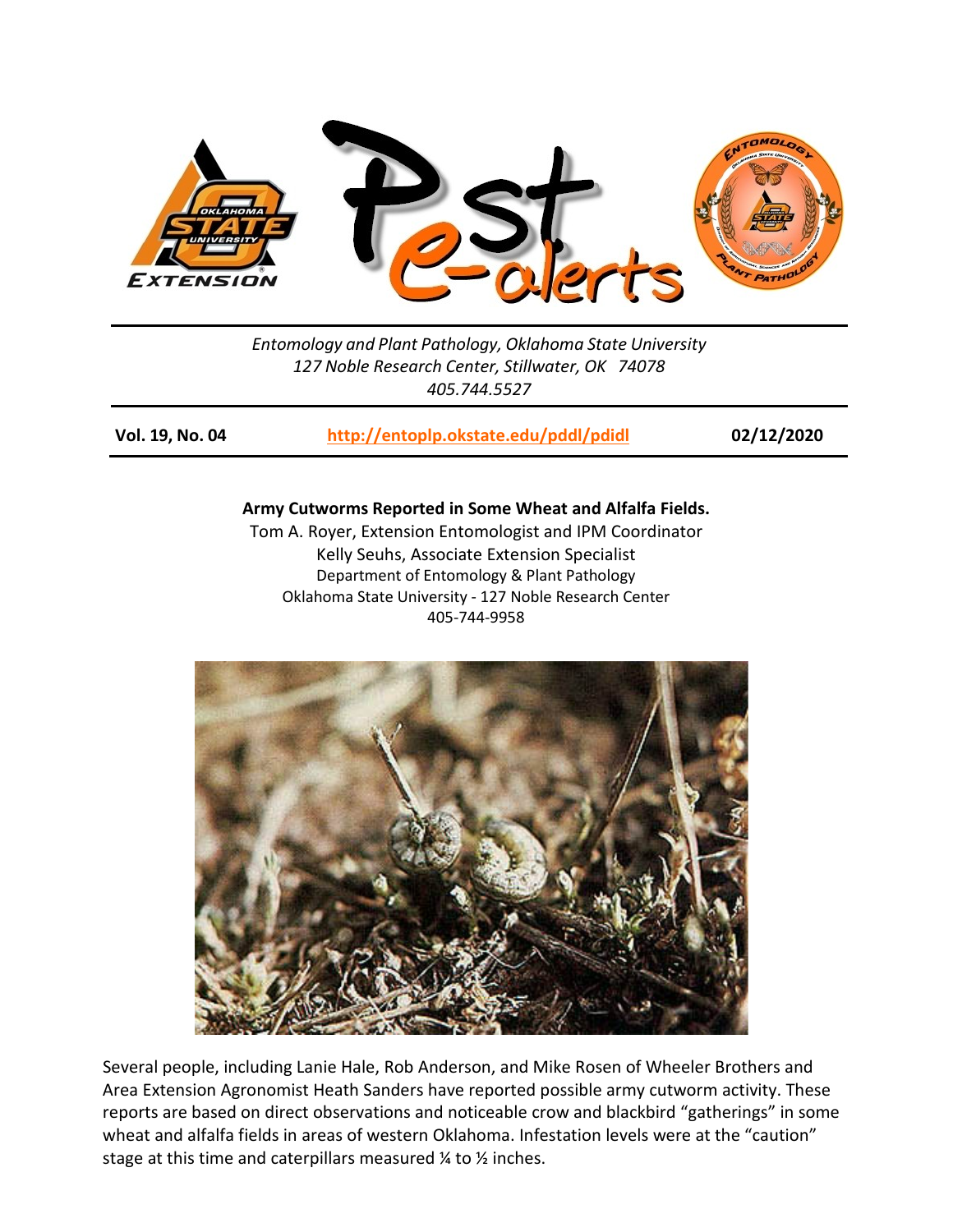Army cutworms tolerate cold and feed throughout the winter months. Adult army cutworm moths migrate to Oklahoma each fall (August through October) from their grounds in the Rocky Mountains. They seek bare or sparsely vegetated fields (like a newly prepared field ready for wheat planting, or a field that was "dusted in" and had not yet or just emerged, or a newly planted alfalfa stand). The eggs hatch soon after deposition. A producer might see different sizes of larvae in a field due to the long migration period. Army cutworms feed throughout the winter and molt seven times before they turn into pupae in the soil. Most larvae will have pupated by mid-late March. Adult moths begin emerging in April to fly back to the Rocky Mountains to spend the summer.

Army cutworms can severely damage wheat, canola, and newly planted stands of alfalfa if not controlled. Cutworm damage often goes unnoticed through much of the winter because the caterpillars grow slowly and don't get big enough to cause noticeable damage until temperatures warm in the spring. One early indication cutworm presence in a field is the gathering of blackbirds and or crows that seem to be actively feeding. It becomes important to check the fields for cutworms before they cause damage and stand loss.

Figure 1: Wheat stand loss from army cutworm Figure 2: Cutworm damage to canola



Sample a field by stirring or digging the soil to a depth of two inches at five or more locations. The cutworms will be "greenish grey", and will probably curl up into a tight "C" when disturbed.

It is better to control army cutworms when they are small  $\frac{1}{2}$  inch long or less). Army cutworms are very susceptible to pyrethroid insecticides. At this time of year, an insecticide application can be combined with a late winter top-dress nitrogen application. Suggested treatment thresholds for army cutworms in wheat are 2-3 worms per row foot when conditions are dry and 4-5 per row foot if moisture is adequate. Current recommendations for army cutworm control in small grains are listed in CR-7194, *Management of Insect and Mite Pests in Small Grains*.

The suggested treatment threshold for cutworms in canola is 1-2 per row-foot. Current recommendations for control of army cutworms in canola are listed in CR-7667, *Management of Insect and Mite Pests in Canola.*